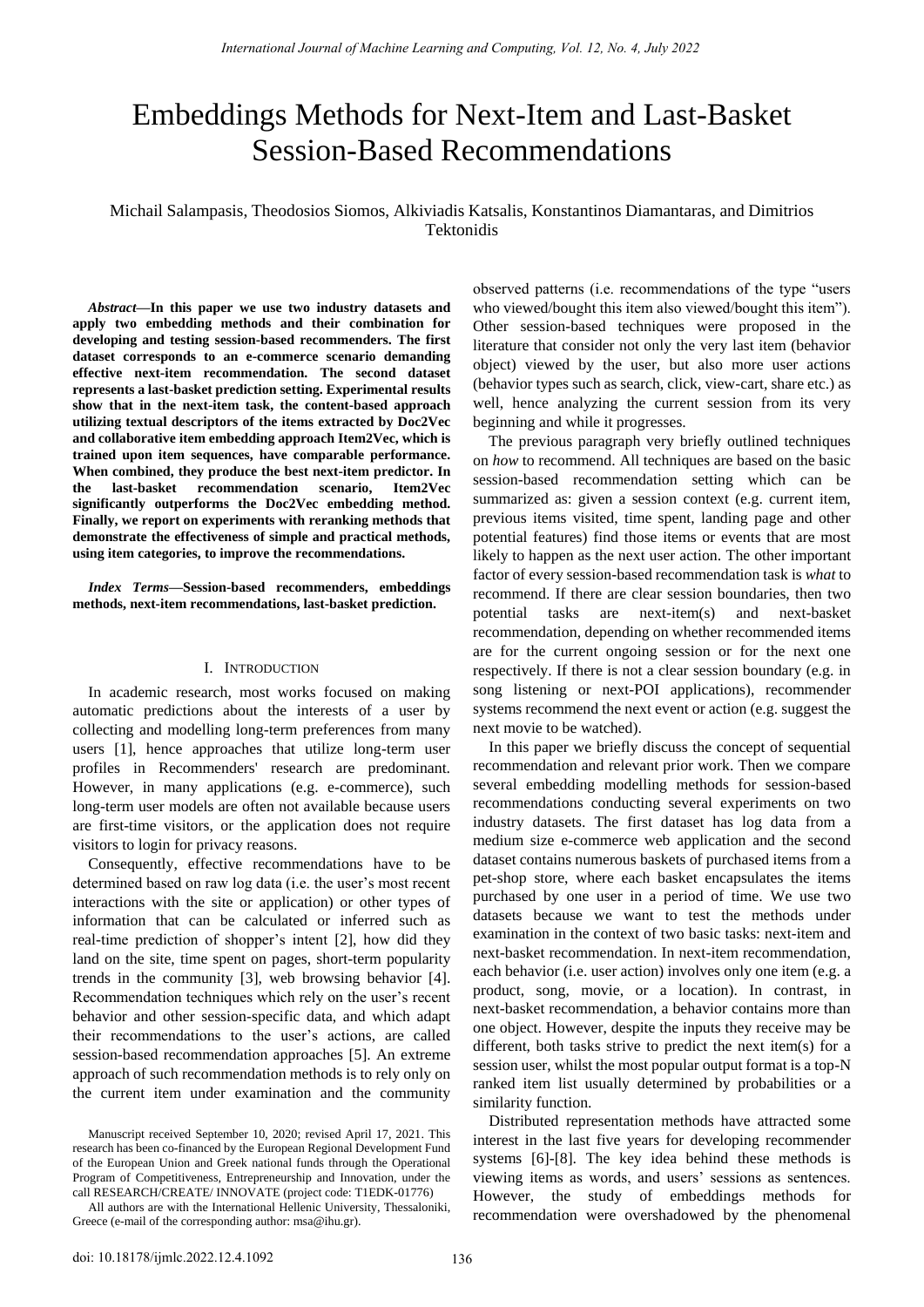interest for RNN methods to recommender systems. We believe that these methods are worth further examination in the context of session-based recommendation, to investigate how they will perform under different settings. Especially, in the light of recent findings [1] that, in session-based recommendations, even simpler algorithms, often perform equally well when compared to more complex approaches based on deep neural networks, therefore there is space for improvement regarding the development of more sophisticated session-based recommendation algorithms. In that context, we wished to determine if combining embeddings modelling both content and item sequences for recommendation methods is feasible and effective.

The first method we tested is solely content-based and uses pre-processed text descriptors of each product (e.g. name, description, color) to calculate item vectors using the Doc2Vec model [9]. These vectors are later used to recommend the next item(s) given the current item and a similarity function. The second method is a variation of the Item2Vec method for item-based Collaborative Filtering (CF) [6]. Item2Vec is a pretty straightforward application of the Word2Vec [10] linguistic method in the context of CF. Item2Vec creates vectors of items using item sequences generated during a session, as input to learn items distributed semantic embeddings, in the same way as Word2Vec does for words in sentences. These embeddings are later utilized to infer item-to-item relations and provide session-based recommendations. Additionally, a framework is presented and tested on how to combine the Doc2Vec and Item2Vec methods, creating a hybrid method that utilizes both content and sequence patterns between items. Finally, we report on and discuss post-prediction re-ranking algorithms that are applied into the previous methods to further improve the recommendations that are initially produced.

The rest of the paper is organized in the following manner. Section II reports on prior work. In Section III we discuss the embeddings-based recommendation methods that we extended and tested. In Section IV we describe the setup of the experiments conducted, and we report and discuss the results obtained in both datasets. Section V concludes the paper, summarizing the findings and presenting future ideas for development.

#### II. PRIOR WORK

Early recommendation methods to predict the next user actions were based on sequential pattern mining techniques using relatively simple techniques such as item-based collaborative filtering [11] or content-based methods [12]. The main advantage of techniques based on frequent patterns analysis is that they are easy to implement and lead to straightforward interpretable models. However, the mining process can be computationally demanding. At the same time, finding good algorithm parameters can be challenging. Moreover, in some application domains it seems that using frequent item sequences does not lead to better recommendations than when using simpler item co-occurrence patterns [13].

After these simpler sequential pattern mining techniques, more sophisticated methods based on Context Trees [14], Markov models [15], Reinforcement Learning [16] and Markov Decision Processes [17] were tested. Typical application domains of these methods are e-commerce, music/movie streaming services, web search analysis and several others. A parameter that should be tuned for this type of recommender models was how many of the previous interactions (i.e. short history) should be considered when predicting the next one. Possible solutions that were tested were to use a mixture of Variable-order Markov Models (VMMs) or context-trees to consider sequences of different lengths.

After the success of distributed representations of words and phrases (Word2Vec) that capture precise syntactic and semantic word relationships, recommender methods based on these methods that were originally devised for linguistic tasks, have been tested for CF. This group of methods labelled as Item2vec is capable of inferring item-item relations even when user information is not available. Word2Vec is the name for a pair of related models that are used to produce word embeddings and attempt to map words to a relatively low dimensional vector space that captures semantic relations between words. Doc2Vec is an unsupervised algorithm to generate vectors for sentences/paragraphs/documents. The algorithm is an adaptation of Word2Vec that generates vectors for words. The vectors generated by Doc2Vec can be used for tasks like finding similarity between sentences/paragraphs/documents.

Unlike sequence models such as RNN, where word sequence is captured in generated sentence vectors, Doc2Vec sentence vectors are word order independent. Similarly, the item-to-item (Item2vec) recommender system first is trained with the item sequences from previous site sessions. Then, in running mode, Item2Vec takes the current item as input, and outputs a set of similar items given the input. In order to select the candidates, similarity between items is calculated and the items are ranked from highest to lowest similarity score. Top-n items with the highest scores are recommended as the next item(s). In fact, several research works have shown that item-based CF produces competitive results when compared with SVD and other sequence-based CF methods [6], [7].

Finally, in the most recent years, the use of deep learning approaches based on artificial neural networks was another solution to the recommendation problem. Among these approaches, Recurrent Neural Networks (RNN), have been shown to be excellent models for sequential data and for data that is generated by users in a session-based manner. The main advantage of RNNs in comparison to traditional similarity-based methods for recommendation, is that they can dynamically model the entire session of user interactions (i.e. all types of events such as clicks, item views, etc.) in a very natural and effective way [18], [19].

## III. EMBEDDINGS METHODS FOR SESSION-BASED **RECOMMENDATIONS**

## *A. Datasets*

The raw data for the experiments related to the next-item task are taken from the web server logs of an e-commerce application (leather apparels) for a relatively long period of time (six months). The log data were analyzed to identify sessions, session length, user actions in each session, actions' related items, item categories, and time spent in each action.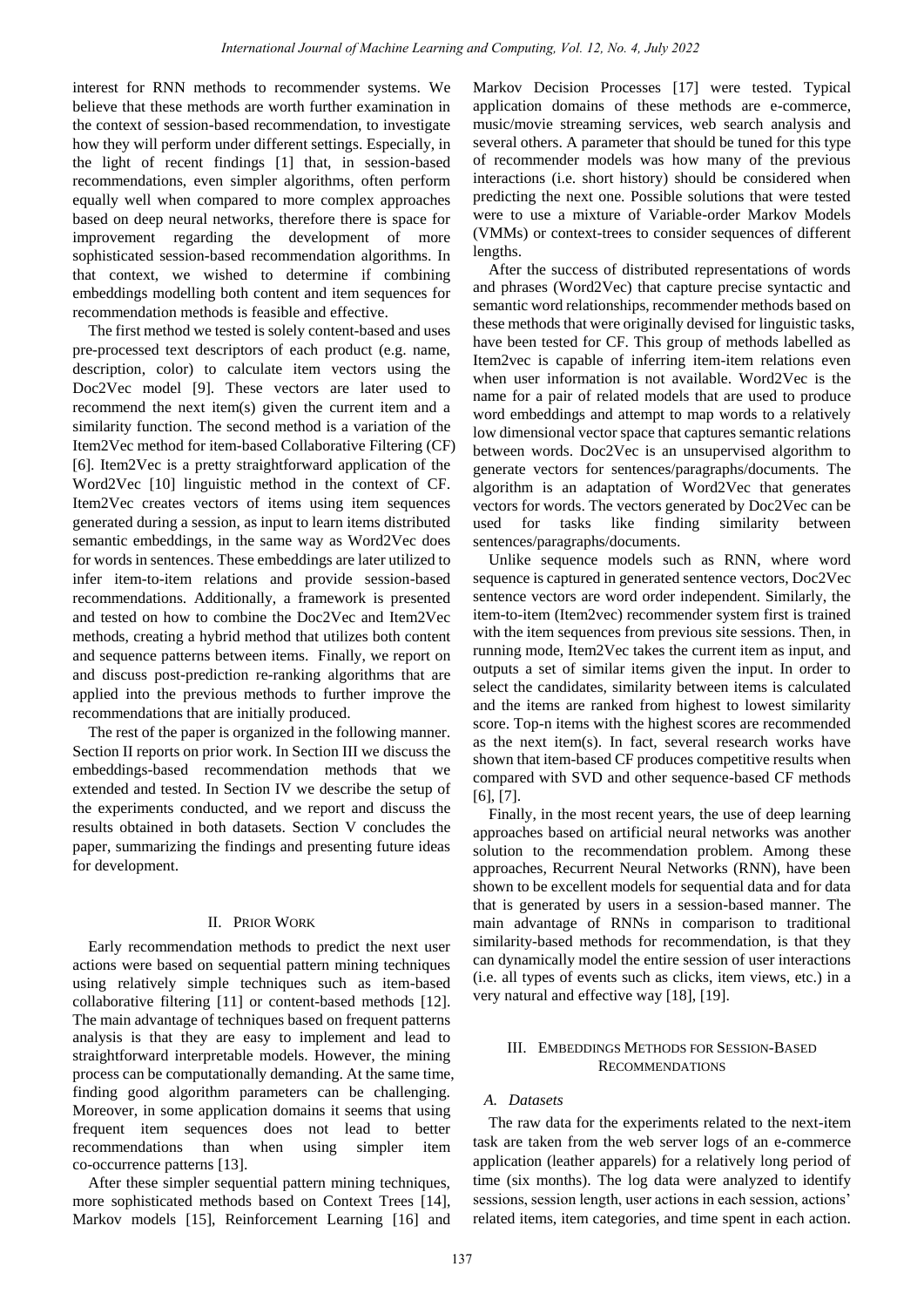The user-agent cookie of each log line is used to identify unique sessions. Each sequence identified by a unique cookie is a user's session and consists of the actions that the user has completed during a session. The above dataset is preprocessed to obtain only the sessions that contain at least 2 behavior sequences. As a result of this preprocess the dataset consists of 24111 sessions that altogether count 312912 user actions. The complete set of action types were retrieved for website user behavior analysis (click-stream analysis), but this work will be reported on another paper. The 728 sessions that ended in purchases means a conversion rate of 3%. In 91.2% of sessions (i.e., 22.008 sessions), users did not have any items in their shopping cart when they exited, which implies sessions that were pure browsing only. The rest of the sessions had items in their shopping cart when they finished, but never turned into purchases. Twelve different action types were identified out of the log files. For the next-item experiment which is presented in this paper, only the item-related user actions were considered (i.e. View Product) and only the sessions that include at least two different item views, finally pertaining to a number of 12128 applicable sessions consisting of 67101 user View Product actions. Fig. 1 shows the distribution of sessions' length for this subset.



The second testbed which implements the next-basket scenario is built also on a real-world dataset which contains numerous baskets of purchased items from a pet-shop store, where each basket encapsulates the items purchased by one user in a period of time. This is an industry dataset which contains 40203 transactions (baskets) belonging to 1493 users of which 1408 have more than one basket so they can be included in the test set. It contains 6626 items. The average length of all baskets is 2.26 (Fig. 2 shows the distribution of basket length in the dataset), therefore in all experiments that we report in this paper for the next-basket task, we set 2 as the cut-off level in our criterion (i.e. F1@2) in our results. Another parameter that we tested was the number of baskets (i.e. the history of this user purchases) that were considered in predicting the last-basket with a short history (1-7 previous purchases) performing better rather than considering the entire user baskets sequence.

#### *B. Content-Based Embeddings: Doc2Vec*

Our implementation of this method uses the content information that is associated with each item in the dataset.

Specifically, name, color, description and several existing metadata (size, type and accessories of a product) were used to create vectors for each item. The Doc2Vec model has been used to extract the semantics, grammar and word order of the textual descriptions and transform it into a fixed dimension vector for each item. Subsequently, the similarity between these item vectors is applied to recommend other products. Standard pre-processing linguistic steps such as tokenization and stop-word removal have been applied, before feeding the textual descriptions to the training model. After training the Doc2Vec model with then remaining textual data, we obtained an n-dimensional vector for each item. After several tests, 500 dimensions were selected as the most effective parameter for the next-item dataset and 100 for the last-basket dataset. In the experiments reported in this paper we used both cosine and L2 norm similarity measures to compute the inter-item similarities. The cosine similarity measure produced slightly better results in both datasets.





Fig. 2. Distribution of baskets' length (Last-basket task/dataset).

## *C. Collaborative Item Embeddings: Item2Vec*

This method is an implementation of the Word2Vec algorithm that is used in the field of Natural Language Processing (NLP) to learn word associations from a large corpus of text. All these vectors belong to the same vector space. Thus, words with common content and semantic similarity have a small distance between their vectors in the vector space. In an analogous way, instead of assigning embeddings to words, Item2Vec [6] assigns embeddings to items. The underlying idea is that it can be used for collaborative filtering in order to provide recommendations even when user information is not available. The items used in the Item2Vec correspond to the sequence of words that are processed by Word2Vec and the users' sessions browsing an online store correspond to word sequences (sentences). Word2Vec uses two different model architectures to produce a distributed representation of words, namely, continuous bag-of-words (CBOW) and continuous skip-gram. With the first model, the context of a word (i.e. neighboring words) is used to predict a target word while in the latter a word is used to predict a target context (i.e. the neighboring words). Our implementation uses the skip-gram flavor in order to be trained.

The most effective size of embeddings for this method was 30 for the next-item dataset and 100 for the next-basket dataset. Better results are achieved when L2 norm is used as the chosen measure in the first dataset whereas cosine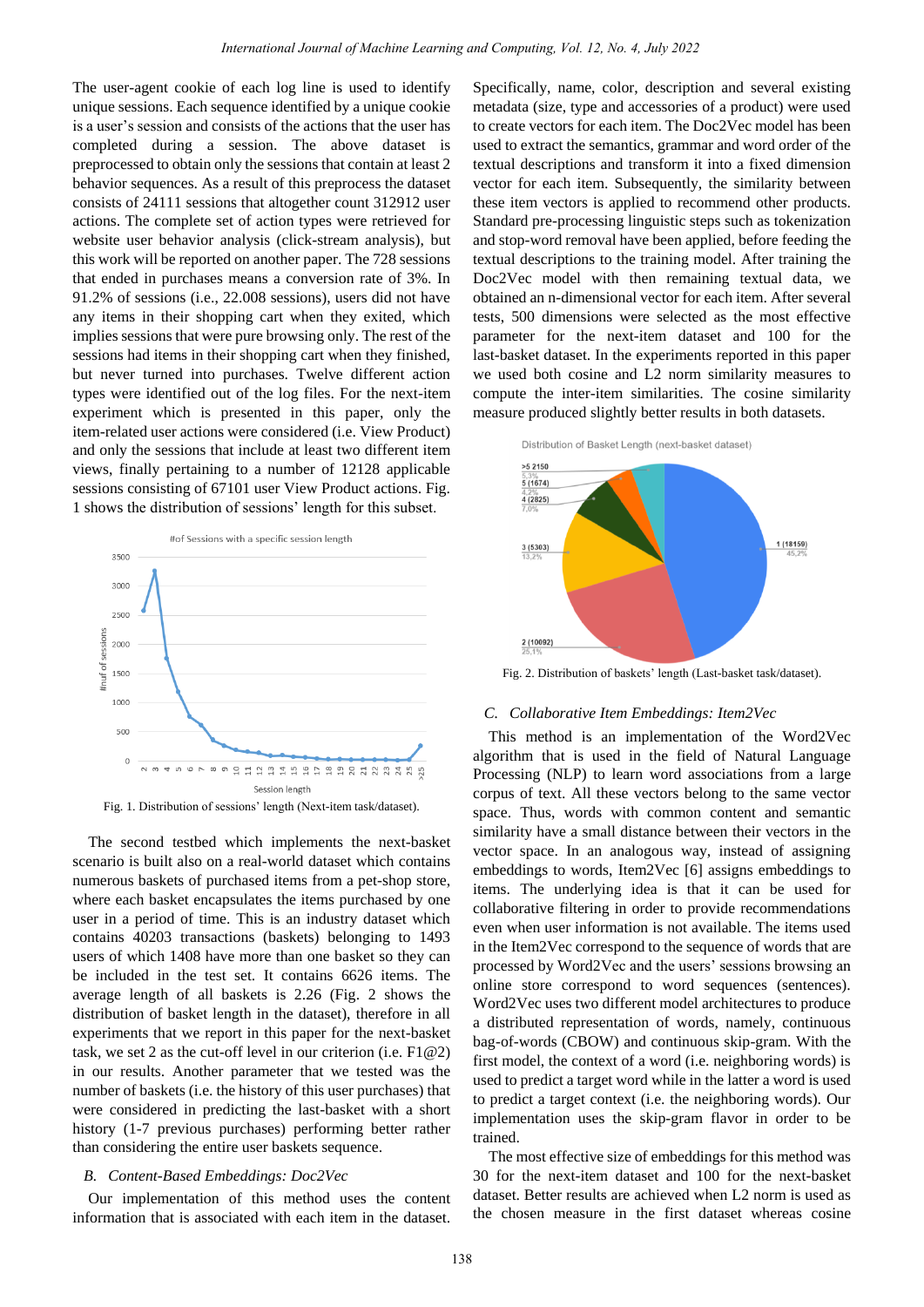similarity produces better results in the second dataset.

#### *D. Embeddings Utilization*

After the training of the item embeddings using either the Item2Vec or Doc2Vec methods, the steps that we applied -using each implementation separately- to produce the item recommendations are:

- 1) Fetch the embeddings of the last n items the user has visited in the ongoing session (or purchased in previous n baskets). Note that the value of n is an important parameter that affects the performance of the recommenders using embeddings therefore it is more extensively discussed later.
- 2) Compute the average vector u for these embeddings.
- 3) Compute the cosine similarity or the L2 norm between the vector u and all the item embeddings that are available in the dataset.
- 4) Sort the items based on the cosine similarity or the L2 norm (in descending and ascending order respectively) and produce the predictions table.
- 5) Select the top k most similar items to vector u which constitute the recommendations to the user.

## *E. Combining Item2Vec and Doc2Vec*

Hybrid recommendation systems that combine both collaborative filtering and content-based methods are not unusual and were applied quite successfully [20]. Therefore, in our work we examine how this concept of hybrid utilization of text content and item sequences can be applied using embeddings methods. Our implementation of this "use both worlds" concept utilizes both the Item2Vec and the Doc2Vec methods, thus combining the pattern mining preferences of all sessions (community observed patterns) with the recommendation model which is based on textual/word vector features. The methodology that we formulated to combine the two methods is summarized in the next paragraph.

First, we acquire the predictions from each method separately. Each method produces its own predictions based on its corresponding vector space. One vector space refers to the vectors produced by the Item2Vec method and the other by the Doc2Vec method. The predictions are made based on the cosine similarity for both the methods. The value of the cosine similarity for each prediction shows how strong the prediction is. The range of cosine similarity is [0, 1]. The closer the value is to 1, the stronger the prediction is. In our method, we use v=[1-CosineSimilarity] to make the predictions. In this case, the range of the values remains the same (i.e. [0, 1]) but now, the closer the value is to 0, the stronger the prediction is.

For each method, we multiply the value of v of each prediction with the position of the item in the predictions table. This product depicts the confidence at which the corresponding method makes the specific recommendation. Then, we add the Item2Vec and Doc2Vec confidences for each corresponding product. Finally, we sort the products based on the summation of confidences in ascending order. In this way, we exploit the predictions with high confidence from each method. As we will discuss in the next Section, this fusion method improved the results in the next-item task -in comparison to the methods used independently- but it didn't have any positive effect on the next-basket recommendation task.

## *F. History Window Size*

As we outlined in the Embeddings utilization sub-Section, the vector u is computed by averaging the embeddings of either the last n items the user has visited in an ongoing session or of all the items he has purchased in the n previous baskets. After several experiments, we found out that the better results are achieved when only the most recent items are averaged, i.e. the most recent behavior is significantly more influential regarding the next action, than the behavior at the beginning of the session. All the methods described in the preceding paragraphs perform better when a small history window size is taken. Specifically, in the first dataset, the best results are achieved when we take into consideration only the last item a user has visited whereas in the last-basket task best results are produced when we take into consideration the items of the (maximum) last 7 baskets.

## IV. EXPERIMENTS AND RESULTS

Before presenting the results of each method presented in Section III, we clarify some details about the experimental setup. More details to support the reproducibility of the experiment can be found at https://islab.iee.ihu.gr/. First, the datasets are those we discussed in the Dataset paragraph (Section III). In the first dataset we kept only the actions that correspond to view-item user actions. When running our experiments, for each test session we iterate the viewed items sequence and for every viewed item in the sequence we produce a different set of recommended items using all methods. If a method uses the entire sequence of viewed item(s) from the beginning of the session, then this sequence is provided to the method.

After obtaining a ranked list of n recommended item(s) we calculate the Reciprocal Rank for each item visited from the session sequence. When all items are considered (except the first one of each session), we calculate the Mean Reciprocal Rank (MRR) of the entire session and then again, we average the MRR of all tested sessions for each method as a whole. This is how we calculate the figures that are reported in this Section. MRR is a statistic measure for evaluating any process that produces a list of possible responses to a sample of recommendations. The reason we choose MRR as the evaluation measure is because it expresses the effectiveness to recommend the next-item as higher as possible in the recommendation list. The underlying assumption is that if a method attains an MRR between 0.20 to 0.25, then a system would require a list of 4-5 recommended items to effectively predict the next viewed item.

In the next-item task experiments, 90% of the dataset was used for the train set (60815 samples) and the remaining 10% for the test set (6286 samples). To test the validity of the models, where applicable, a random split was repeated 5 times to the set of all session ids and for each split 90% of the sessions were used for training and the remaining 10% for testing. The results reported are the mean of the results produced from each repetition. In the last-basket task all available purchases (baskets), were used for training and test purposes. Specifically, all purchase sequences except, the last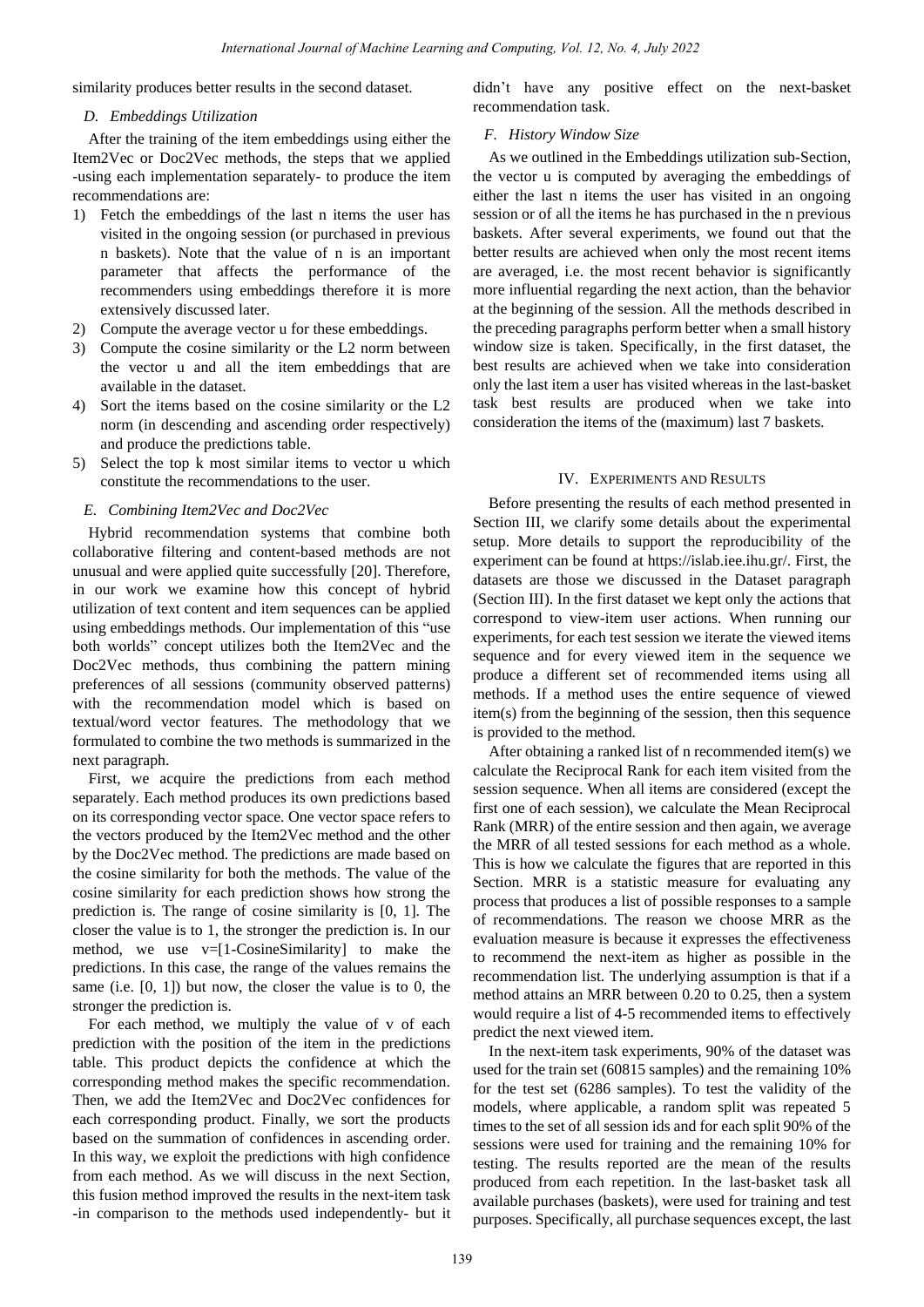one, were used to train the prediction models. Finally, the last-basket of each user purchase (basket) sequence was predicted.

The post-prediction re-ranking method was based on the intuition that most of the sessions that users perform are focused on a few product categories. However, there are many ways such approach can be implemented. We preferred one that is biased towards the items belonging in the dominant category, as a result of observations favoring such bias. The precise method we applied this reranking process is explained in the next paragraph.

Every product in the store belongs to one or several product categories. To use categories for re-ranking, first we calculate the dominant category of all the products that the user has visited. The "dominant" category is defined as the category with the most "hits" from the beginning of the session until the current item. When this dominant category is computed (and this very simple computation is repeated after each user action), then the items that are recommended by each core method (e.g. Item2Vec), and are members of the dominant category, are re-ranked towards the top positions, shifting down all the other items that have been predicted higher but they do not belong to the dominant category. This general idea of reranking was also driven by the need to test how business logic requirements (e.g. promote products of specific categories) that would normally be very useful to the ecommerce store manager to implement marketing strategies, would affect the performance of a recommender. In the table summarizing all results, we present this condition marked as "with reranking".

Table I illustrates the result each method has produced for the next-item (MRR, columns 2 and 3) and the last-basket (F@2, columns 4 and 5) recommendation task. For the next-item task, the column indicated as "last" presents the results when only the last item was considered as the current context. The column marked as "all" presents the results when the entire user behavior sequence, from the beginning of the session until the currently viewed item, is considered.

| н шен ниммерен он теклемичелей интирг |                     |         |                |       |
|---------------------------------------|---------------------|---------|----------------|-------|
|                                       | Next-item           |         | Last-basket    |       |
|                                       | Recommendation task |         | recommendation |       |
|                                       | (ecommerce site)    |         | task (Almapet) |       |
| Method                                | MRR/last            | MRR/all | F1@2/7         | F1@2  |
|                                       |                     |         |                | /all  |
| Doc2Vec                               | 0.101               | 0.062   | 0.154          | 0.114 |
| $Doc2Vec + reranking$                 | 0.123               | 0.079   | 0.143          | 0.105 |
| Item2Vec                              | 0.087               | 0.079   | 0.221          | 0.167 |
| $Item2Vec + reranking$                | 0.111               | 0.093   | 0.182          | 0.148 |
| Fusion (Doc/Item2Vec)                 | 0.112               | 0.078   | 0.216          | 0.167 |
| Fusion $+$ reranking                  | 0.126               | 0.089   | 0.184          | 0.151 |

TABLE I: MRR RESULTS OF ALL RECOMMENDER METHODS

Table I shows that the Doc2Vec method relying on items' textual representations is the best method from the two core embeddings methods (Doc2Vec/Item2Vec) that we tested attaining an MRR of 0.101 while Item2Vec achieves an MRR of 0.087. The combination (Fusion) of the content-based and the item sequence embeddings produced better results at 0.112. Finally, for the relatively static nature of the embedding methods, our experiments confirmed the expectation that category driven re-ranking will improve the results attaining the best overall MRR of 0.126.

Table I illustrates also the results of the last-basket prediction task. The first column presents the F1@2 results

when the last 7 baskets are considered as history purchases. The second column (marked as all) illustrates the results when all purchases are applied as previous baskets. In this set of experiments the results are quite different when the same methods were used in the next-item task. First, the Item2Vec method performs significantly better than the Doc2Vec method. We believe this is mostly due to the very limited textual information which is available in the items of this dataset. Conversely to what was observed in the next-item task, the Fusion method in this dataset does not perform better than the individual methods. In fact, it performs slightly worse than Item2Vec. We believe that this is an indication that Fusing has potential only if all contributing methods have a reasonably good performance and, most importantly if all fused methods capture useful information that are not modeled by the other methods processed by the fusing process. In this specific task, textual representations of items in the dataset were very small, therefore adding Doc2Vec vectors does not add value in the overall prediction task.

Another interesting comment in the last-basket recommendation task is that the best results are achieved when methods use a shorter basket history (history window size=7). Generally, all methods produce worse results when the entire purchase history is used. It seems that a principle of locality holds which states that a user action/behavior is directly influenced more intensively by its immediate surroundings. Finally, another interesting finding is that when reranking is applied all methods have worse performance, something which we believe should be attributed to the dataset organization that has very few categories but also because the task is heavily precisionoriented (i.e. only two items are sought in the last-basket task).

#### V. CONCLUSIONS

Our work on comparing embedding methods for next-item and last-basket session-based recommendations was mainly driven by the less attention to that type of recommenders and the lack of systematic comparison in the session-based recommendation literature. Perhaps, this is because LSTMs architectures and methods have almost monopolized the interest for session-based recommenders in the last few years. In our work, we wished to determine if embeddings methods could also be used as an effective method for session-based recommenders. In particular, we wished to determine whether the specific task (next-item or last-basket) is an important factor when selecting an embeddings method for recommendations. Furthermore, we explored other important parameters (e.g. type of textual representations, history size, training parameters, re-ranking, similarity measures) that should be also considered when developing practical applications.

We believe that the experiments we present here provide useful insights into the utilization of embeddings methods for session-based recommenders in different settings. These insights can be summarized as follows:

1) In the next-item task where the user's interest is probably more focused around a product category and perhaps even to similar and/or related products, the items' textual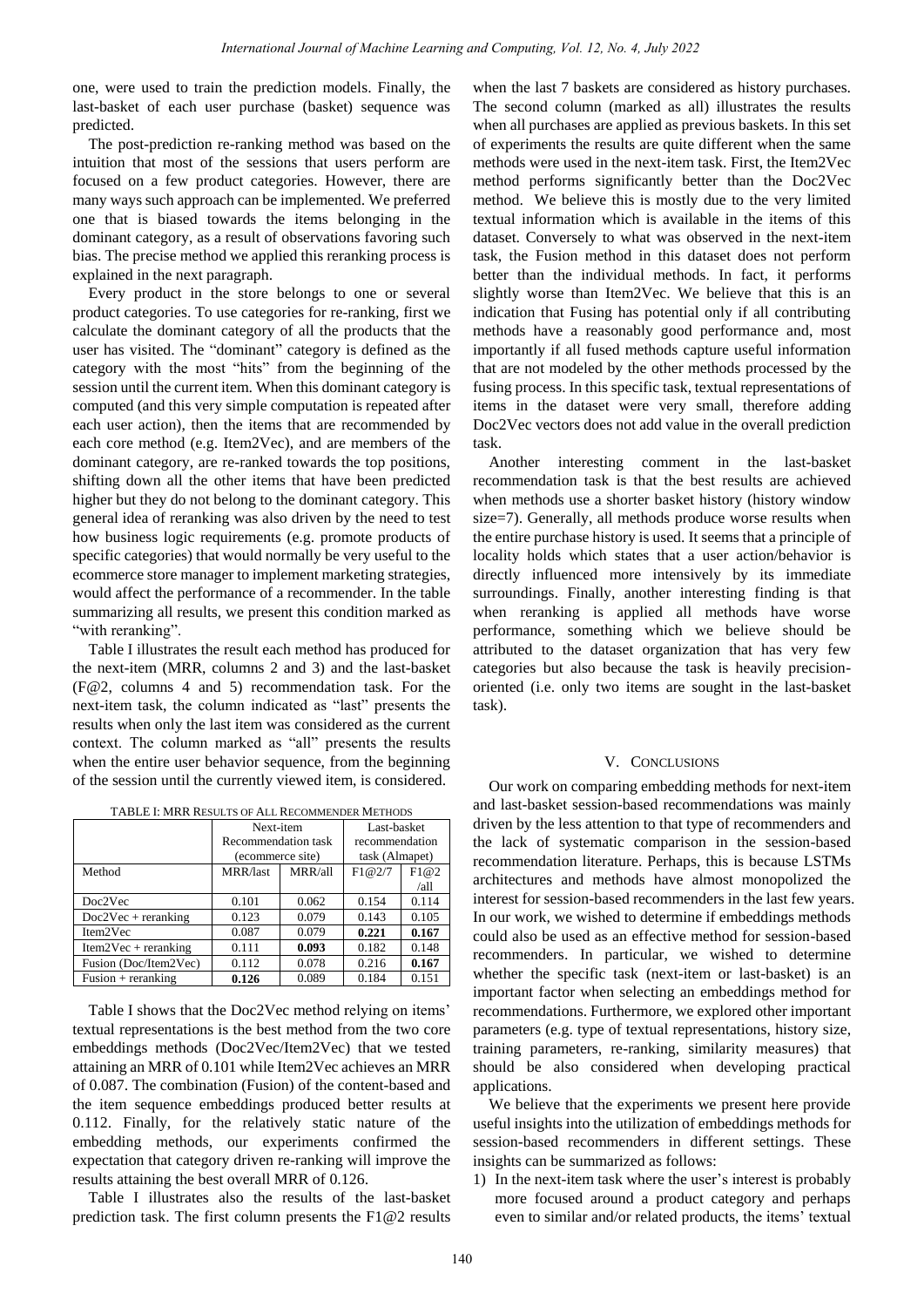descriptions could be used to build a good estimator of the next-item to recommend. So, if there are rich textual descriptions, and the task is more focused around a specific category and product kind, probably Doc2Vec is the best recommendation method.

- 2) Item2Vec will perform better if the session involves more products that are not necessarily related, in terms of their textual information, and clearly this description resembles closer to the next-basket task. Of course, if there is very little textual data to use, then Item2Vec is the only feasible option.
- 3) Fusing different methods such as content-based (Doc2Vec) and item-based embeddings (Item2Vec) has not always a positive effect on the results, it largely depends on whether textual data (Doc2Vec) can contribute an extra value to item-based recommendations. Generally, this observation may be the starting point of an idea for a personalized and pluggable framework that could decide *at real-time* the best method to make a recommendation (e.g. Item2vec, Doc2Vec, Fuse). In fact, we believe, based on the work and results that we report in this paper, that a model can be trained to dynamically decide a recommender method as the session unfolds step by step. This is an area that we aim to explore further.
- 4) If recommenders have poor performance, practical methods such as category-based re-ranking will be beneficial, but only if the underlying assumption is valid and the items are sufficiently organized.

From the relevant literature we know that LSTMs produce very good results when applied in session-based recommendations. Their dynamic nature, which inherently models the behavior of explorative browsing that usually occurs in e-commerce applications, it may be better suited for this type of predictions. This is something that we plan to explore further in the specific datasets and applications. We plan to apply these deep learning methods in both datasets and recommendation tasks and examine their performance.

In conclusion then we feel that in this paper we have already presented some novel knowledge and useful results which will help engineers to use embeddings methods for producing effective recommender components for ecommerce and other session-based systems.

## CONFLICT OF INTEREST

The authors declare no conflict of interest.

#### AUTHOR CONTRIBUTIONS

Authors A and E contributed to the preparation of data. Authors B, C and D participated in running the experiments. Author A wrote the paper. Authors A-D contributed to the analysis of the results. All authors had approved the final version.

#### **REFERENCES**

- [1] L. Malte and J. Dietmar, "Evaluation of session-based recommendation algorithms," *User Modeling and User-Adapted Interaction*, vol. 28, pp. 331-390, May 2018.
- [2] C. O. Sakar, S. O. Polat, M. Katircioglu *et al*., "Real-time prediction of online shoppers' purchasing intention using multilayer perceptron and LSTM recurrent neural networks," *Neural Computing & Applications*, vol. 31, pp. 6893-6908, 2019.
- [3] J. Dietmar, L. Malte, and L. Lerche, "Session-based item recommendation in e-commerce: On short-term intents, reminders, trends, and discounts," *User Modeling and User-Adapted Interaction*, vol. 27, pp. 351-392, 2017.
- [4] M. A. Awad and I. Khalil, "Prediction of user's web-browsing behavior: Application of Markov model," *IEEE Transactions on Systems, Man, and Cybernetics, Part B (Cybernetics)*, vol. 42, no. 4, pp. 1131-1142, Aug. 2012.
- [5] M. Quadrana, P. Cremonesi, and J. Dietmar, "Sequence-aware recommender systems," *Computing Surveys*, vol. 54, pp. 1-36, 2018.
- [6] O. Barkan and N. Koenigstein, "ITEM2VEC: Neural item embedding for collaborative filtering," in *Proc. IEEE 26th International Workshop on Machine Learning for Signal Processing (MLSP)*, Vietri sul Mare, 2016, pp. 1-6.
- [7] V. Phi, L. Chen, and Y. Hirate, "Distributed representation-based recommender systems in E-commerce," in *Proc. DEIM Forum*, 2016.
- [8] Z. Yang, J. He, and S. He, "A Collaborative filtering method based on forgetting theory and neural item embedding," in *Proc. IEEE 8th Joint International Information Technology and Artificial Intelligence Conference (ITAIC)*, 2019, pp. 1606-1610.
- [9] L. Quoc and T. Mikolov, "Distributed representations of sentences and documents," in *Proc. International Conference on Machine Learning*, 2014, pp. 1188-1196.
- [10] T. Mikolov, I. Sutskever, K. Chen, G. Corrado, and J. Dean, "Distributed representations of words and phrases and their compositionality," in *Proc. 26th International Conference on Neural Information Processing Systems*, 2013, pp. 3111-3119.
- [11] J. B. Schafer, D. Frankowski, J. Herlocker, and S. Sen, "Collaborative filtering recommender systems," *The Adaptive Web,* Springer, pp. 291-324, 2007.
- [12] C. C. Aggarwal, "Content-based recommender systems," in *Recommender Systems*, Springer, pp. 139-166, 2016.
- [13] B. Geoffray and J. Dietmar, "Automated generation of music playlists: Survey and experiments," *Computing Surveys*, vol. 47, no. 2, pp. 1-35, Nov. 2014.
- [14] F. Garcin, C. Dimitrakakis, and B. Faltings, "Personalized news recommendation with context trees," in *Proc. the 7th ACM Conference on Recommender Systems*, 2013, pp. 105-112.
- [15] M. Aghdam, N. Hariri, B. Mobasher, and R. Burke, "Adapting recommendations to contextual changes using hierarchical hidden Markov models," in *Proc. the 9th ACM Conference on Recommender Systems (RecSys '15)*, 2015, pp. 241-244.
- [16] O. Moling, L. Baltrunas, and F. Ricci, "Optimal radio channel recommendations with explicit and implicit feedback," in *Proc. the sixth ACM conference on Recommender systems (RecSys '12),* 2012, pp. 75-82.
- [17] G. Shani, D. Heckerman, and R. I. Brafman, "An MDP-based recommender system," *Journal of Machine Learning Research*, vol. 6, pp. 1265-1295, 2005.
- [18] R. Devooght and H. Bersini. (2017). *Collaborative Filtering with Recurrent Neural Networks*. [Online]. Available: <https://arxiv.org/abs/1608.07400>
- [19] B. Hidasi, A. Karatzoglou, L. Baltrunas, and D Tikk. (2016). *Session-based Recommendations with Recurrent Neural Networks.* [Online]. Available: https://arxiv.org/abs/1511.06939
- [20] G. Liu and X. Wu, "Using collaborative filtering algorithms combined with Doc2Vec for movie recommendation," in *Proc. IEEE 3rd Information Technology, Networking, Electronic and Automation Control Conference (ITNEC)*, 2019, pp. 1461-1464.

Copyright © 2022 by the authors. This is an open access article distributed under the Creative Commons Attribution License which permits unrestricted use, distribution, and reproduction in any medium, provided the original work is properly cited  $(CC BY 4.0)$ .



**Michail Salampasis** has a BSc in informatics and a PhD in computing. He is a full professor at the Information and Electronic Engineering Department of the International Hellenic University, Greece. His main research interests are in applied and interdisciplinary studies in information science, including models and experiments related to information-seeking behavior, information seeking